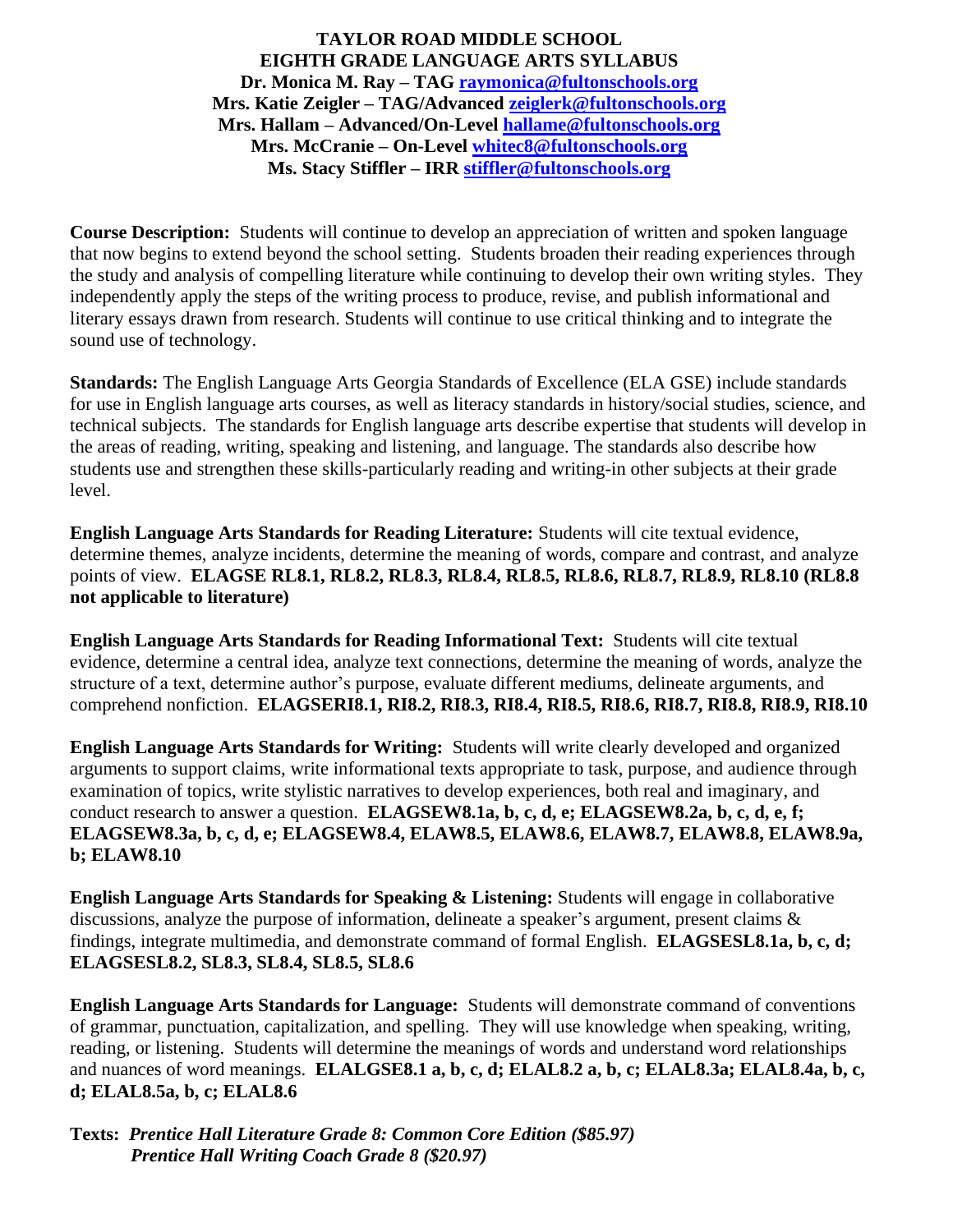Novels including: (\$14) *TAG: Night, To Kill a Mockingbird, The Hound of The Baskervilles, The Giver, Diary of Anne Frank,* **and** *The Book Thief.* **Summer novels include either** *Refugee* **or** *The Night Diary***.**  *Advanced: To Kill a Mockingbird, The Giver, and Just Mercy On-Level and IRR: The Giver, The Wave, and Touching Spirit Bear* 

Students are financially responsible for all books issued by TRMS. The issued copy must be turned in at the end of the course. Otherwise, students will be responsible for any damage as assessed by the media center.

\*\*\*\*\*\*Course standards for on-level and TAG classes are the same. However, the scope and volume of material, pacing, and products produced in TAG-level classes are more rigorous while the expectation is higher.

# **Grading:**

| In accordance with Fulton County Schools, grades will be assigned as: |        |                  |       |
|-----------------------------------------------------------------------|--------|------------------|-------|
| $A90-100$                                                             | B80-89 | $C_{\dots}70-79$ | FO-69 |

Your grade will be based on the following assignments:

Students must maintain an 80 average for TAG courses.

**Assignments:** Students will be expected to turn in an assignment on the day that it is due. Homework and daily assignments are due at the beginning of class. If a student is in school at any point during the day when an assignment is due, that student must hand in the assignment. Essays and projects must be turned in on the day that it is due. Assignments can be viewed on the board in my class, on Teams, or in the student's agenda.

**Extra Help:** I am available before school for extra help, after giving me one day's notice. The student may also get help during REAL Time/homeroom.

**Absences and Make-up Work:** Upon returning to school following an absence, it is the student's responsibility to get the work from the missing work folder, and/or contact the teacher. It is also the student's responsibility to find out when he/she can make-up tests or quizzes. Please refer to the Student Handbook for the complete attendance policy.

**Recovery: on Assignments/Assessments:** All students will have one (1) opportunity each nine weeks to redo/retake one (1) major assignment/assessment.

- Eligibility for a redo/retake is for students who receive a 79 or below on a specific major assignment/assessment.
- Students are eligible to earn a replacement grade on a redo/retake no higher than 79.
- Student redo/retakes must be completed before the next major assignment/assessment is given or five school days before then end of a marking period if there is not another major assignment/assessment given (exceptions can be made for students who have excused absences during this five-day window).

**Special Education Reporting**: Within this course, accommodations and modifications will be implemented based on students' current Individualized Education Plan (IEP). For specific goals and objectives and instructional levels, refer to your child's IEP.